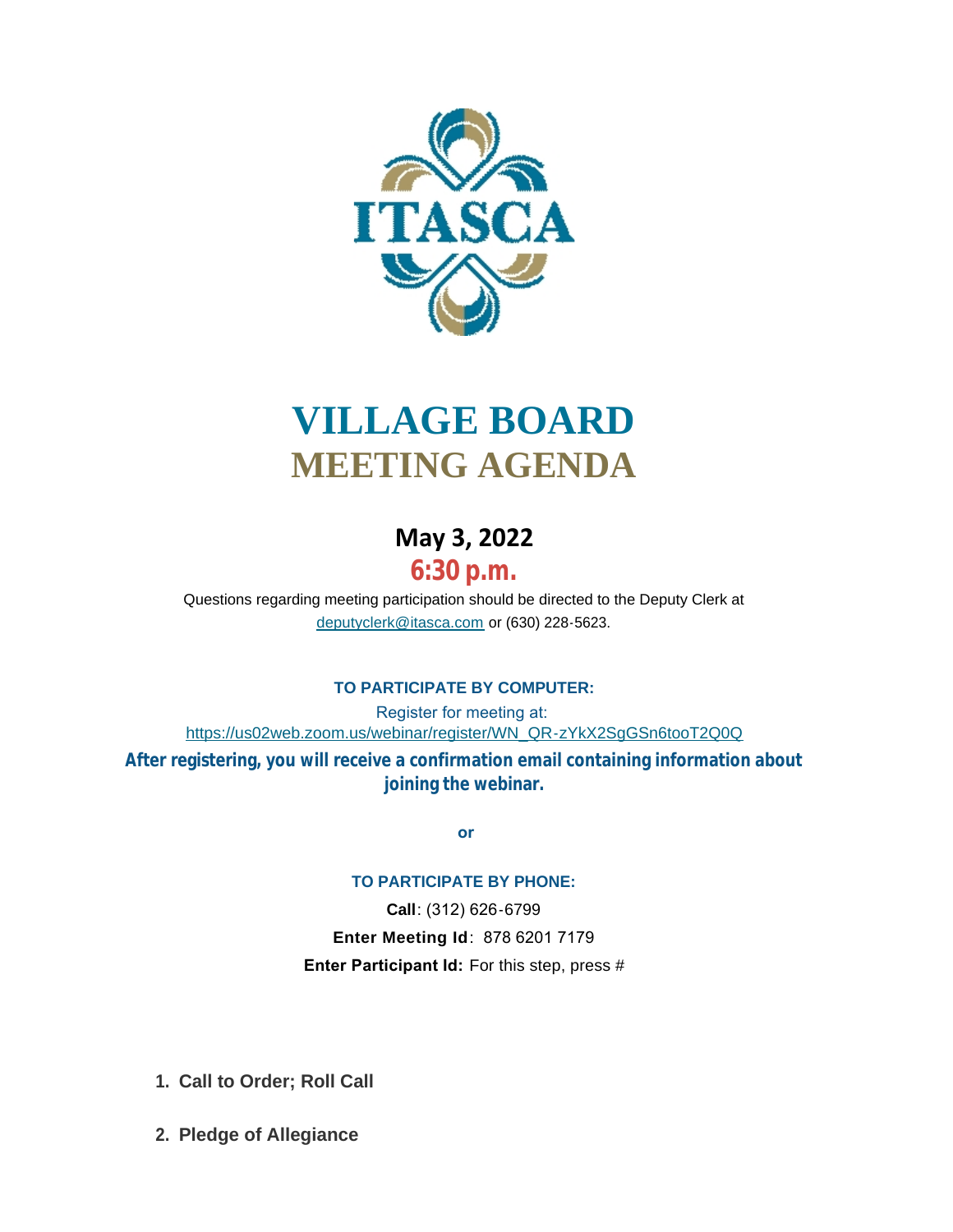- **Audience Participation 3.**
- **Presentation of Meeting Minutes 4.**
	- **Village Board Meeting – April 19, 2022 a. Documents:**

#### [20220419 VB MINUTES.PDF](http://www.itasca.com/AgendaCenter/ViewFile/Item/7669?fileID=9486)

- **Presentations 5.**
- **President's Comments 6.**
	- **National Police Week Proclamation a.**

**Documents:**

#### PRES A - [NATIONAL PEACE OFFICERS MEMORIAL WEEK](http://www.itasca.com/AgendaCenter/ViewFile/Item/7670?fileID=9487)  2022.PDF

**Municipal Clerk's Week Proclamation b.**

**Documents:**

#### PRES B - [MUNICIPAL CLERKS WEEK 2022.PDF](http://www.itasca.com/AgendaCenter/ViewFile/Item/7671?fileID=9488)

- **Discussion and possible action regarding Approving the c. Appointment Brendan Daly to the Village Board (Res. 1349-22)**
	- 1. Oath of Office

**Documents:**

#### PRES C - [APPROVING APPT OF TRUSTEE TO FILL](http://www.itasca.com/AgendaCenter/ViewFile/Item/7672?fileID=9489)  VACANCY.PDF

- **Discussion and possible action regarding Approving the d. Appointment Mike Tomaszewski to the Plan Commission (Res. 1350-22)**
	- 1. Oath of Office

**Documents:**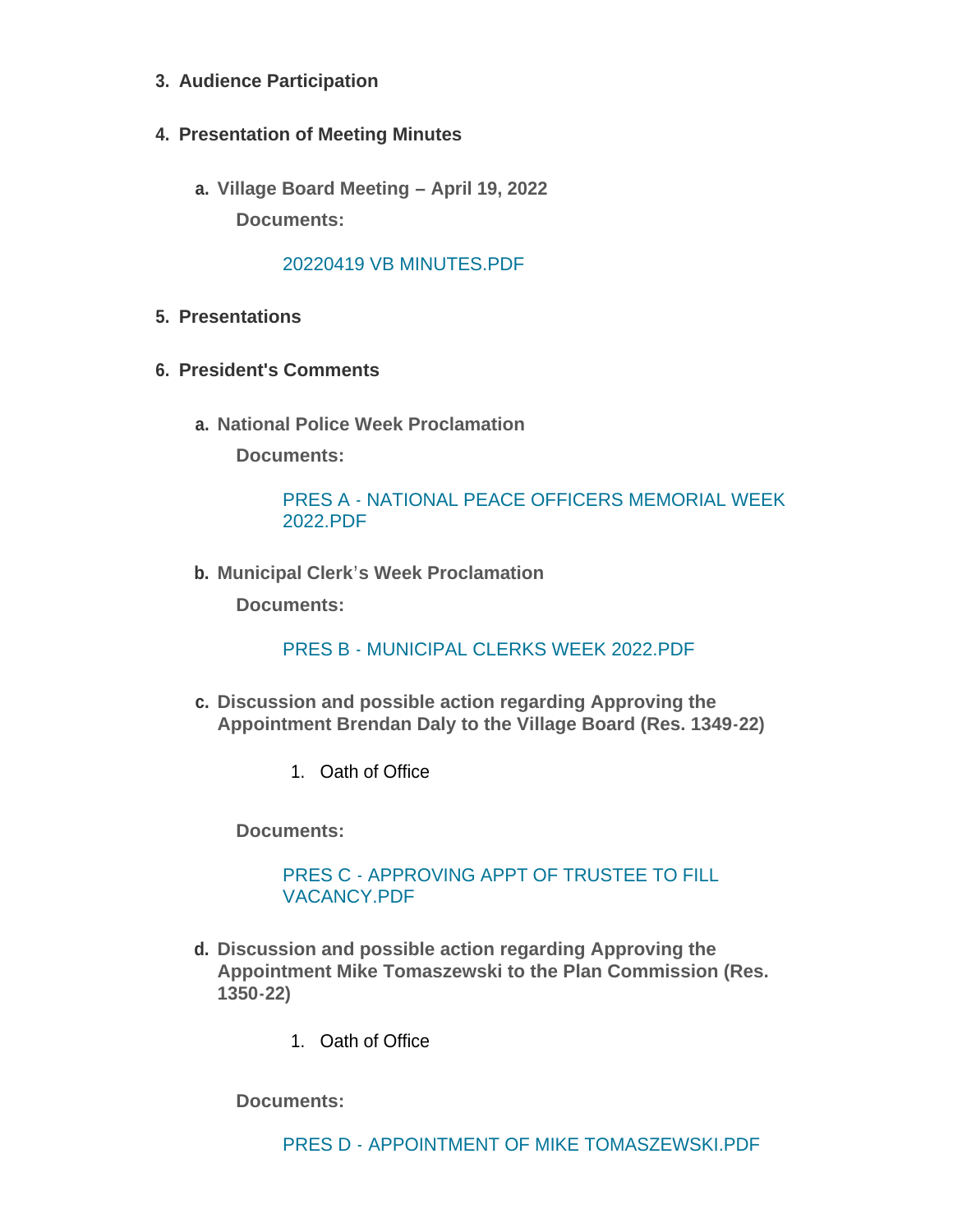- **Community Development Committee 7.** Chair Trustee Gavanes; Co-Chair Trustee Leahy
- **Capital & Infrastructure Committee 8.** Chair Trustee Aiani; Co-Chair Trustee Madaras
- **Finance & Operations Committee 9.** Chair Trustee Powers
- **Intergovernmental Committee 10.** Chair Trustee Leahy; Co-Chair Trustee Aiani
- **Consent Agenda 11.**
	- **Approving Resolution 1351-22 regarding Consideration of a a. Master License Agreement between the Village and Verizon Wireless**

**Documents:**

#### [CONSENT A - VERIZON MLA.PDF](http://www.itasca.com/AgendaCenter/ViewFile/Item/7674?fileID=9491)

**Approving Resolution 1352-22 regarding Health, Dental, Life and b. Vision Insurance Renewal through Intergovernmental Personnel Benefit Cooperative (IPBC)**

**Documents:**

#### [CONSENT B - HEALTH AND DENTAL INSURANCE](http://www.itasca.com/AgendaCenter/ViewFile/Item/7694?fileID=9494)  RENEWAL 4.19.22.PDF

**Payment of Bills through May 5, 2022 12.**

**Documents:**

#### [5.3.22 ROB AGENDA ITEM.PDF](http://www.itasca.com/AgendaCenter/ViewFile/Item/7676?fileID=9493)

- **13. Department Head Reports**
- **Village Administrator Report 14.**
- **Old Business 15.**
- **New Business 16.**